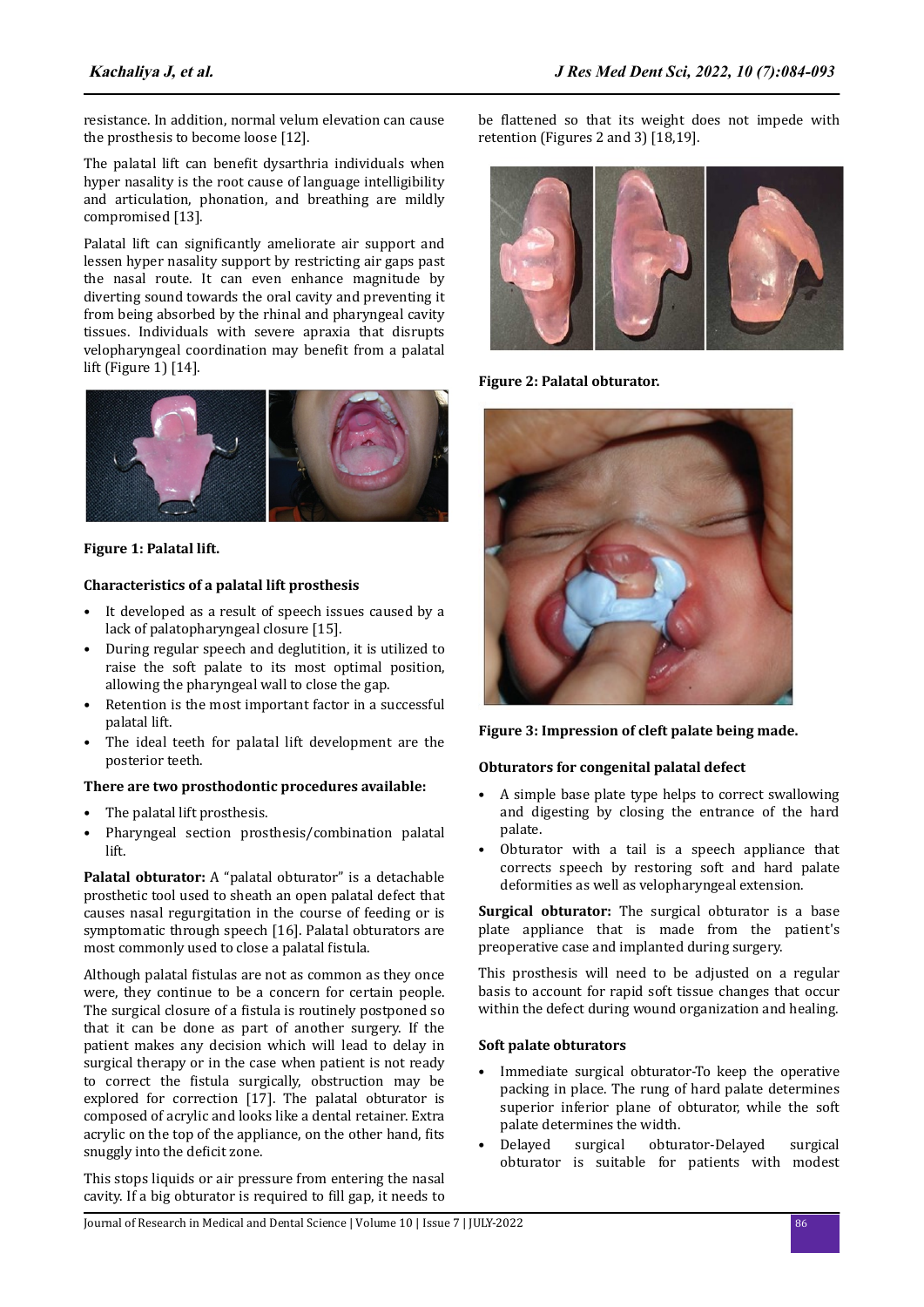deformities of the soft palate's posterior or lateral borders.

Definitive prosthesis-With a final prosthesis, patients with extensive mobility of the residual palate pharyngeal complex during function have a strong chance of achieving normal speech.

# **Pharyngeal obturator/speech aid prosthesis**

It creates a barrier between the nasopharynx and the oropharynx by extending beyond the remnant soft palate. It fills in the gaps in the soft palate without displacing it. It provides a stable framework.

**Meatus obturators:** To obturate the posterior nasal conchae, meatus obturators protrude vertically from the posterior part of the prosthesis. It is utilized in patients who have significant soft palate abnormalities and a powerful gag reflex. The nasality improves once the prosthesis is placed.

The palatal obturator appliance closes off the nasal passage from the oral orifice by filling an oronasal hole. This enables the patient to exert intraoral pressure in order to produce speech sounds. When used correctly and at a young age, an obturator can assist a kid in developing proper articulation placement rather than compensatory output [20].

## **DISCUSSION**

#### **Speech bulb obturator**

A velopharyngeal insufficiency is treated with a speech bulb obturator, which is a detachable device. It's even been used to treat velopharyngeal insufficiency [21].

A speech bulb obturator, like other types of appliances, can be used with partial or complete dentures [22].

These are a viable treatment option for adults who have had oropharyngeal cancer or other maxillary malignancies treated with ablative surgery or radiation [23-25]. They can also be used by those who have had major damage to their palate and are unable to have surgery.

A space bulb obturator is used for speaking. It does so by sealing off the nasal antrum from oral fissure. It is also used to fill the nasopharyngeal breach. This, like a palatal obturator, allows the patient to create speech sounds by impounding intraoral pressure. Hyper nasality can be controlled or eradicated as well.

### **Prosthetic contraindications**

- Surgical repair is only possible when the defect is closed surgically.
- Individuals who are mentally ill.
- In circumstances where there is a lot of caries.
- For patients who refuse to cooperate.

### **CONCLUSION**

The therapy of certain cleft palate patients with prosthetics is a crucial aspect of a multidisciplinary approach to tackling the various difficulties associated with complete health.

Despite the fact that correcting the palate improves the prognosis for normal speech development, the child is still at risk for articulation issues, abnormal resonance as a result of malocclusion and VPI. Throughout preschool and early childhood, speech and resonance, as well as language, should be regularly monitored.

Finally, our data shows that when used with expertise and professional judgement, the modified prosthetic speech appliance is a considerable improvement and a helpful addition to the orthodontist's cleft arsenal.

## **REFERENCES**

- 1. Kamble RH, Shrivastav SS, Sangtani J, et al. [Assessment of Change in SOC of Parents](https://www.jemds.com/data_pdf/monika%20ahuja--aug-17-Or.pdf) [Participating in the Treatment of Their Children](https://www.jemds.com/data_pdf/monika%20ahuja--aug-17-Or.pdf) [Having Cleft Lip and Palate Anomalies](https://www.jemds.com/data_pdf/monika%20ahuja--aug-17-Or.pdf). J Evo Med Dent Sci 2020; 9:2447-2452.
- 2. Gosavi S, Shrivastav S, Kamble R, et al. [Multidisciplinary Approach for the Management](https://www.jemds.com/data_pdf/Swapnaja%20Gosavi,.i--Ash.pdf) [of a Case of Bilateral Cleft Lip and Palate Baru's](https://www.jemds.com/data_pdf/Swapnaja%20Gosavi,.i--Ash.pdf) Score 5 Using Modified [Dentoalveolar Distractor](https://www.jemds.com/data_pdf/Swapnaja%20Gosavi,.i--Ash.pdf). J. Evo Med Dent Sci 2020; 9:3276-3280.
- 3. Chapman KL, Hardin-Jones M, Halter KA. [The](https://www.tandfonline.com/doi/abs/10.1080/0269920021000047864) [relationship between early speech and later](https://www.tandfonline.com/doi/abs/10.1080/0269920021000047864) [speech and language performance for children](https://www.tandfonline.com/doi/abs/10.1080/0269920021000047864) [with cleft lip and palate](https://www.tandfonline.com/doi/abs/10.1080/0269920021000047864). Clin linguist phon 2003; 17:173-197.
- 4. Kalambe S, Jain S, Disawal A, et al. [Supra-Threshold](https://www.springermedizin.de/supra-threshold-hearing-sensitivity-disorders-and-mild-permanent/17710964) [Hearing Sensitivity Disorders and Mild](https://www.springermedizin.de/supra-threshold-hearing-sensitivity-disorders-and-mild-permanent/17710964) [Permanent Hearing Loss: Neglected Cause of](https://www.springermedizin.de/supra-threshold-hearing-sensitivity-disorders-and-mild-permanent/17710964) [Hidden Hearing Loss and Speech Defects](https://www.springermedizin.de/supra-threshold-hearing-sensitivity-disorders-and-mild-permanent/17710964). Ind J Otolaryngol Head Neck Surg 2020; 1-9.
- 5. Smith BE, Kuehn DP. [Speech evaluation of](https://journals.lww.com/jcraniofacialsurgery/Abstract/2007/03000/Speech_Evaluation_of_Velopharyngeal_Dysfunction.5.aspx) [velopharyngeal dysfunction](https://journals.lww.com/jcraniofacialsurgery/Abstract/2007/03000/Speech_Evaluation_of_Velopharyngeal_Dysfunction.5.aspx). J Craniofac Surg 2007; 18:251-261.
- 6. Marrinan EM, Labrie RA, Mulliken JB. [Velopharyngeal function in nonsyndromic cleft](https://journals.sagepub.com/doi/10.1597/1545-1569_1998_035_0095_vfincp_2.3.co_2) [palate: relevance of surgical technique, age at](https://journals.sagepub.com/doi/10.1597/1545-1569_1998_035_0095_vfincp_2.3.co_2) [repair, and cleft type](https://journals.sagepub.com/doi/10.1597/1545-1569_1998_035_0095_vfincp_2.3.co_2). Cleft palate craniofac j 1998; 35:95-100.
- 7. Peterson HA, Marquardt TP. Appraisal and diagnosis of speech and language disorders. Prentice Hall. 1990.
- 8. Beery QC, Rood SR. Pharyngeal wall motion in prosthetically managed cleft palate adults. Cleft palate j 1983; 20:7-17.
- 9. Rosen MS, Bzoch KR. [The prosthetic speech](https://linkinghub.elsevier.com/retrieve/pii/S0002817758720101) [appliance in rehabilitation of patients with cleft](https://linkinghub.elsevier.com/retrieve/pii/S0002817758720101) [palate](https://linkinghub.elsevier.com/retrieve/pii/S0002817758720101). J Am Dent Assoc 1958; 57:203-210.
- 10. Bhola RD, Pisulkar SG, Godbole SA, et al. [Maxillofacial Prosthesis for Combined Intra and](https://www.jemds.com/data_pdf/Hetal%20Purohit%20(Rajiv%20Bhola)%20CR.pdf)